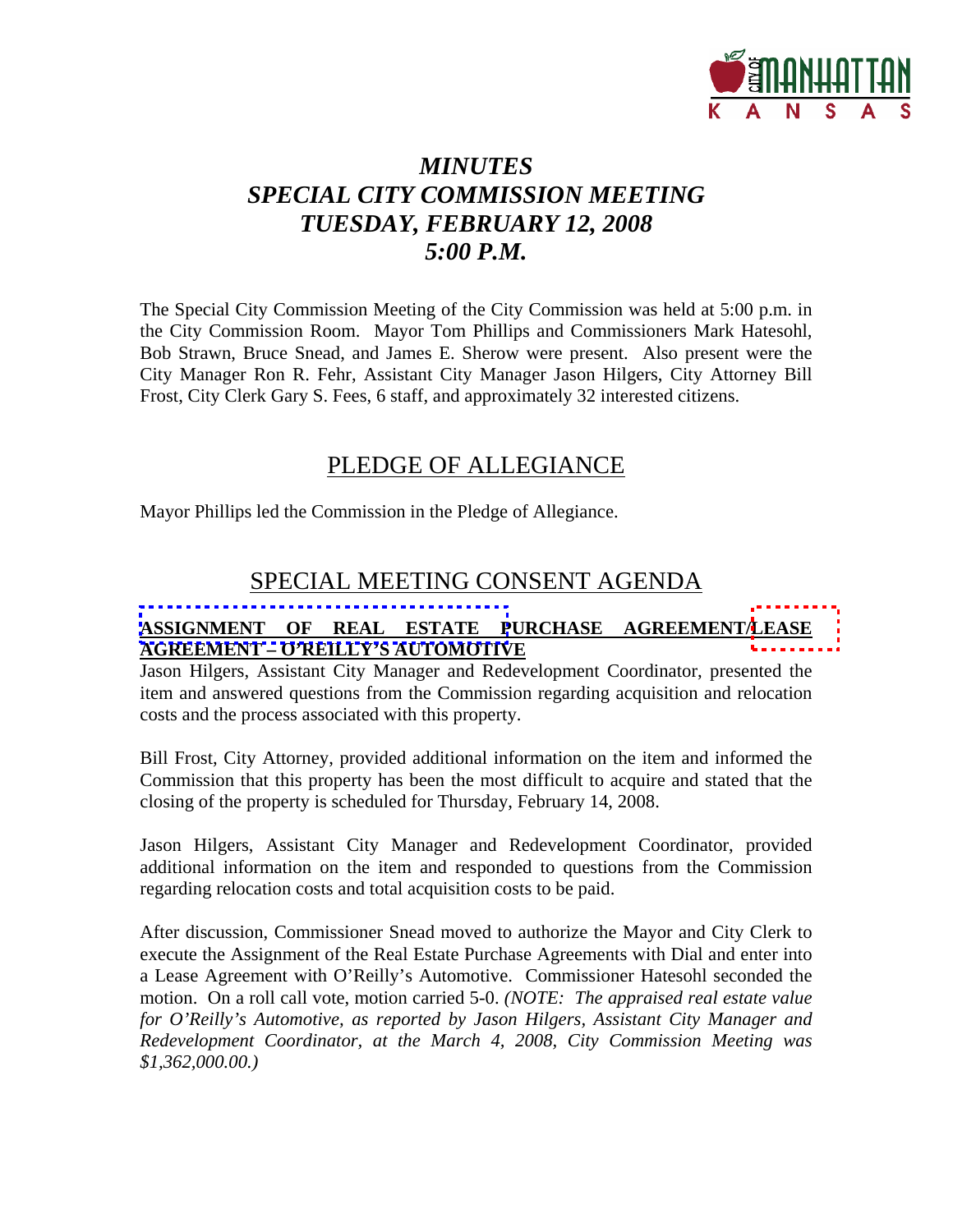## WORK SESSION

### **K-18 & Miller Parkway/Davis Drive Project Update**

Nick Arena, Management Intern, introduced the item.

Zach Stone, P.E., Schwab-Eaton, presented the item and answered questions from the Commission regarding traffic analysis, roadway geometry, speed limits, and construction cost estimates. He then discussed conversations with the Kansas Department of Transportation regarding this intersection and recommended a traffic signal with advanced warning signs and beacons.

Rob Ott, City Engineer, provided additional information on the item.

Zach Stone, P.E., Schwab-Eaton, responded to questions from the Commission regarding roundabout feasibility, and pedestrian and bicycle movements.

Michael Walter, 2921 Arbor Heights, expressed appreciation to the City for consideration to improve safety and the decision to place a signal at this intersection.

There was a consensus from the Commission for Schwab-Eaton to proceed on the design of this intersection.

### **Social Services Advisory Board Update**

Geri Simon, Chair, Social Services Advisory Board (SSAB), introduced the item and asked the Commission to consider funding for much needed transportation and child care needs in our community.

Jeff Chapman, Vice Chair, SSAB, informed the Commission with the regional growth study and expansion in our area, we need to focus on meeting the demands of child care and transportation.

Ann Smith, Director, ATA Bus, responded to questions from the Commission of funding received for the ATA Bus services and fees that are charged to their riders.

Ron Fehr, City Manager, provided additional information on the item.

Christopher Renner, representing SSAB, stated that the demand for children' services is stretched to capacity and there is a great need for infant and childcare. He asked the Commission to start a dialog to address these needs in our community.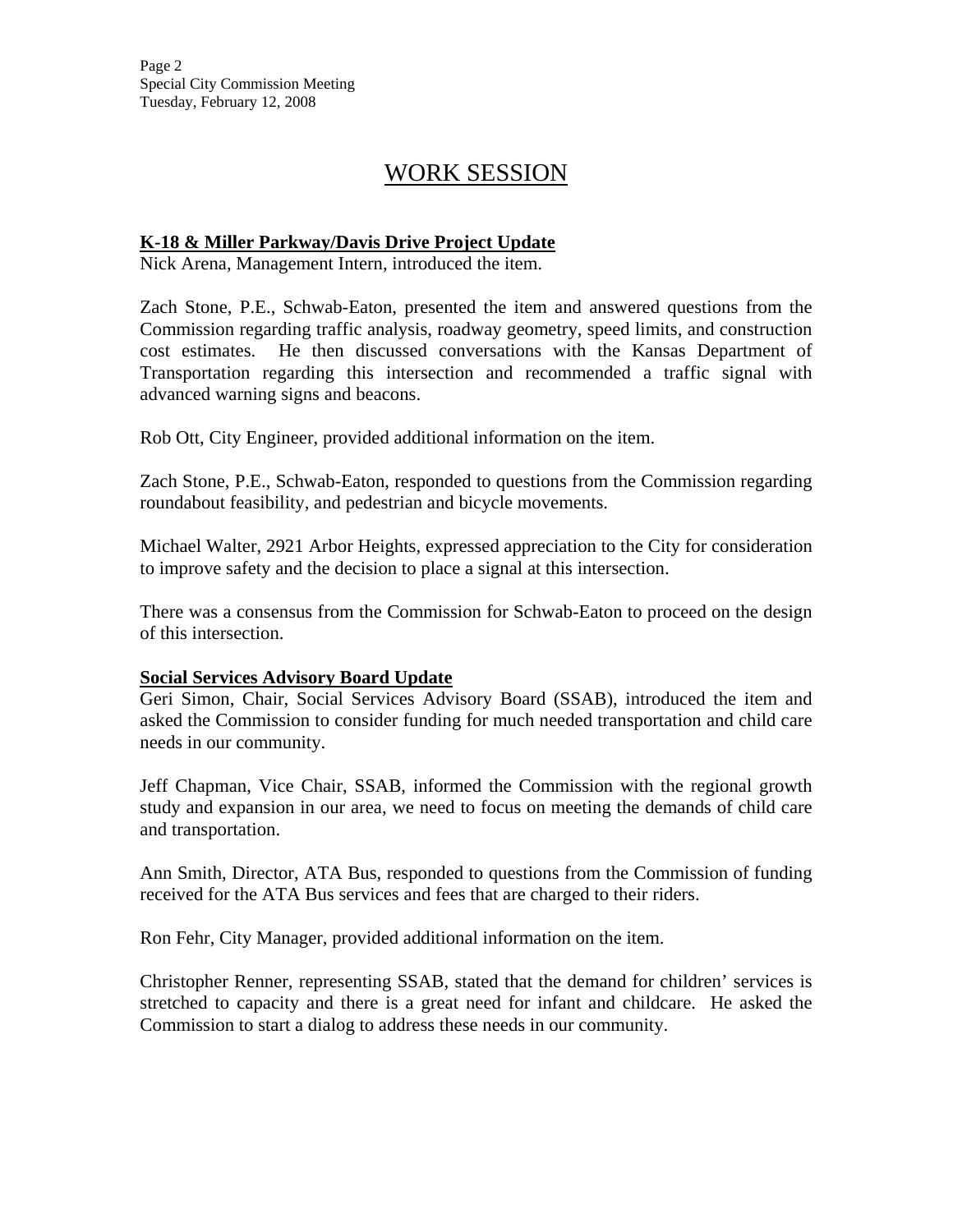# WORK SESSION *(CONTINUED)*

### **Social Services Advisory Board Update** *(CONTINUED)*

Jeff Chapman, Vice Chair, SSAB, responded to questions from the Commission regarding transportation and asked the Commission to not police childcare providers to the point that makes it difficult for them to provide much needed services.

Pam Foster, President, ATA Board, provided information on the current schedule for the ATA services and asked that the Commission consider possible designated bus stops in the future as part of a strategic planning effort.

## SPECIAL WORK SESSION **7:00 P.M.**

### **South End Redevelopment Plan**

Jason Hilgers, Assistant City Manager and Redevelopment Coordinator, introduced the item.

Brent Bowman and Patrick Schaub, Bowman Bowman & Novick, Architects, provided background information on the South Project District and history of plans and design guidelines that were established for the Downtown Redevelopment, and provided possible options for the South Redevelopment Project Area.

Patrick Schaub and Brent Bowman, Bowman Bowman & Novick, Architects, and Jason Hilgers, Assistant City Manager and Redevelopment Coordinator, responded to questions from the Commission.

Bob Welstead, Dial Realty, informed the Commission of the financial investment in both the North and South Redevelopment Area and provided an update on the progress of signed leases in the North Redevelopment Area and considerations of the South Redevelopment Area.

Ken Crockett, Senior Vice President, Warren Theatres, introduced members of his team and provided background information and a video about Warren Theatres. He then answered questions from the Commission regarding the architectural design elements and features envisioned for the Manhattan Warren Theatre facility, ticket prices, amenities, number of employees, and stated a preference for parking in front of the theatre.

James Butler, representing Bethel AME Church, voiced concern with any plans that would include the church.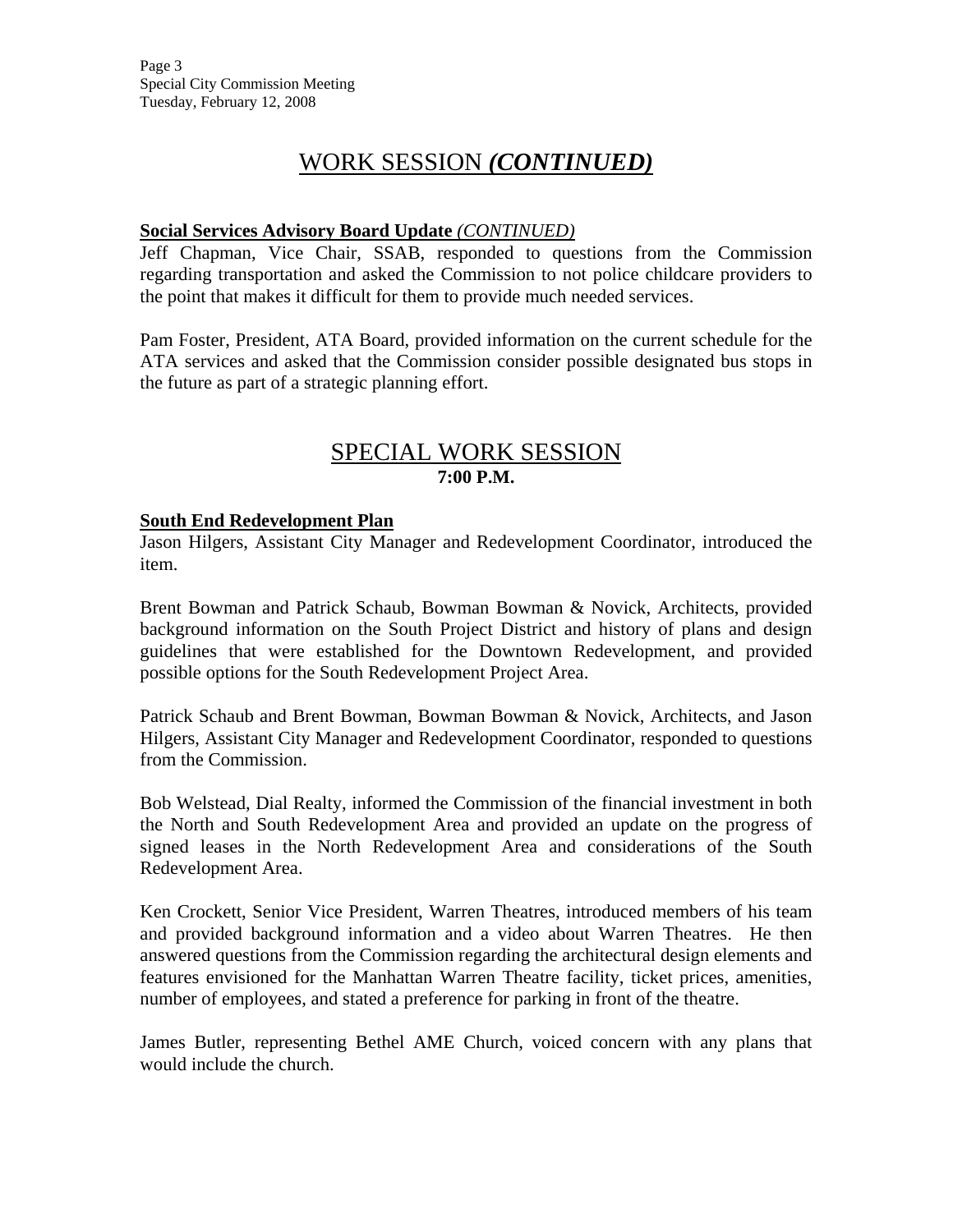## SPECIAL WORK SESSION *(CONTINUED)*

### **South End Redevelopment Plan** *(CONTINUED)*

Brent Bowman, Bowman Bowman & Novick, Architects, informed the Commission that they have always held the church in high regard and want to enhance its place in our community's history.

David Darling, 131 E.J. Frick Drive, asked the Commission what type of reaction the existing theater in Manhattan has expressed with Warren Theatres being proposed and if the local theater was included in this process.

Ron Fehr, City Manager, responded that he was not aware of any inquiries from the local theater.

Mary Ann Fleming, 215 South 8<sup>th</sup> Street, representing South Manhattan Neighborhood Association, asked the Commission if the priority is to have this area both people and neighborhood friendly. She asked that there be safe pedestrian access with connections to sidewalks and to preserve the integrity of the neighborhood. She then voiced concerns with the funding of the proposed Discovery Center, parking, screening, and loading docks and asked for a larger drawing showing linkages to the entire community.

Ron Fehr, City Manager, and Jason Hilgers, Assistant City Manager and Redevelopment Coordinator, provided additional information on the item and responded to questions regarding the Discovery Center and STAR Bonds.

Brent Bowman, Bowman Bowman & Novick, Architects, provided additional information on the item and said his firm and DPWA did a survey on what would draw interest of people to our area.

Helen Cooper, representative of the Attractions Committee, stated that the intent was to have regional representation and to look for local entities that can assist, sustain, and support the Discovery Center.

Marolyn Caldwell, 325 Fordham Road, informed the Commission that Manhattan Citizens for a Sustainable Downtown Redevelopment were meeting on Friday, February 15, 2008, 6:30 p.m., at the Manhattan Public Library, and informed the Commission that their public input needs to be heard.

Kay Cardella, 323 South 14<sup>th</sup> Street, asked the Commission to finish the North Project first, then, work on the South Project. She stated that \$10 for an adult to attend the Discovery Center is too expensive.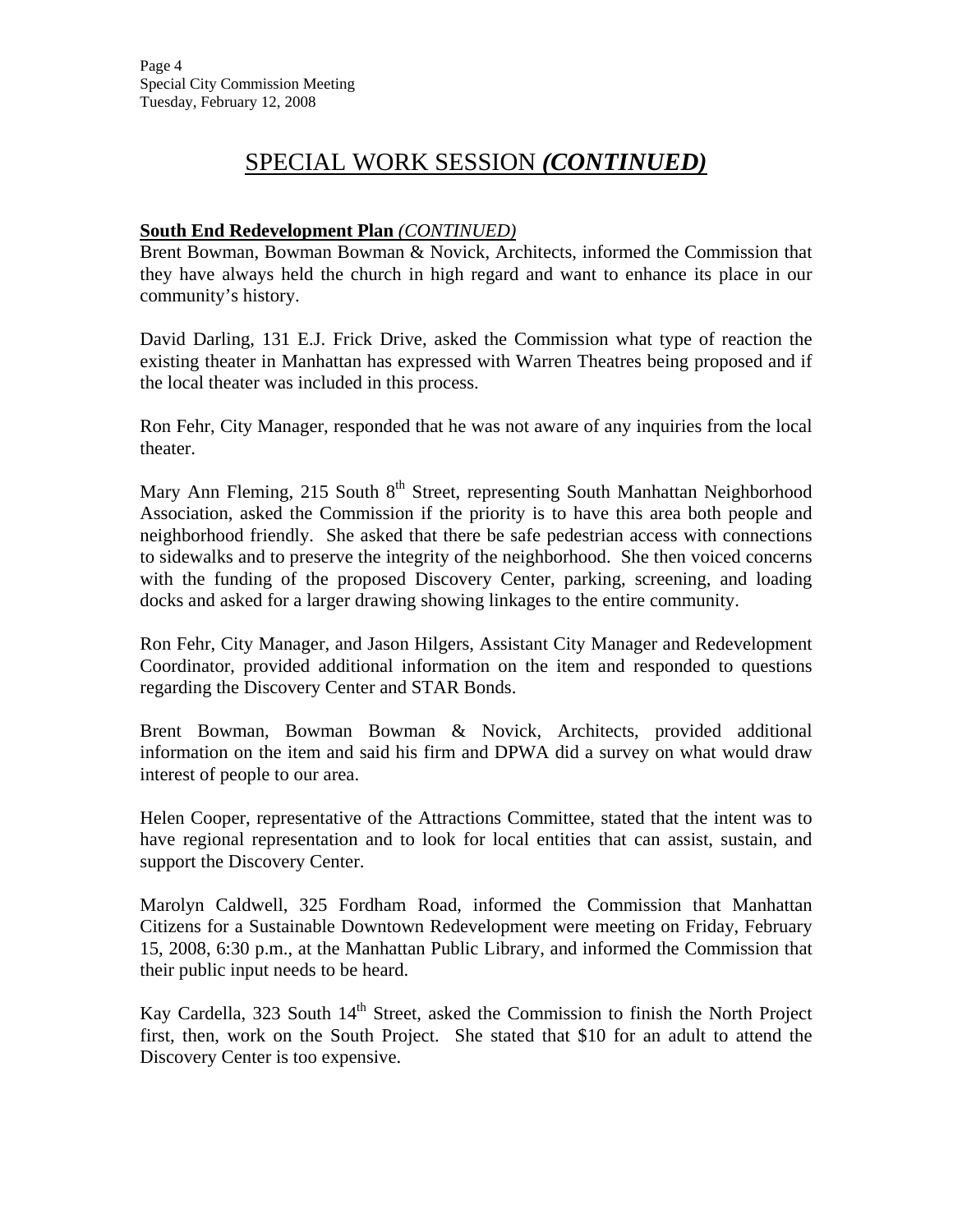## SPECIAL WORK SESSION *(CONTINUED)*

### **South End Redevelopment Plan** *(CONTINUED)*

Lauren Ritterbush, 3331 Newbury Street, thanked the Commission for public input and informed the Commission that the Discovery Center will not be self sustaining and will need to develop foundations up-front. She stated the market analysis that was completed did not provide enough for salaries for a museum director and a curator. In addition, for ongoing staff and museum professionals to deal with planning, exhibits, and technology needs to be considered. She then provided additional considerations for the Discovery Center, asked that local expertise be utilized, and responded to questions.

Ron Fehr, City Manager, stated that the Smithsonian has agreed to allow the traveling exhibit "Listening To The Prairie" exhibit to be used for the Discovery Center and provided additional information on the item.

Karen Mayse, 3340 Newbury Street, President, League of Women Voters, stated that she realized that the drawings are conceptual and asked the Commission to allow for meaningful citizen input for the South Redevelopment efforts. She requested that the project successfully connect and integrate with the historic downtown and preserve historic buildings in the area. She asked that the plans meet and exceeds the design guidelines that have been established and asked for the housing to be completed as originally planned, sufficient parking to be included in the development, attractive sidewalks be incorporated into the plans, and to protect the green space.

Bob Brown, representing the Downtown Farmers Market, Inc., informed the Commission that they were satisfied with their present site downtown; however, they were interested also in the canopy area.

Linda Glasgow, 2236 Snowbird Drive, President, Manhattan/Riley County Preservation Alliance, informed the Commission that they have an interest to the membership and historic structures. She asked the Commission to enhance the visibility and function, for the South Redevelopment Plan as well as the proposed historic district along Houston and Pierre Streets, and the Depot. She encouraged the Commission to have a citizen oversight committee established with real authority to shape the City's investment in the community. She asked the Commission to allocate alternative sources of funding for the redevelopment, should the present scheme become unrealistic. She stated that the lack of oversight led to a grocery store being approved in the North Redevelopment area and that the City faltered badly in protecting nationally registered buildings, and cannot be allowed to happen again in the South Redevelopment area.